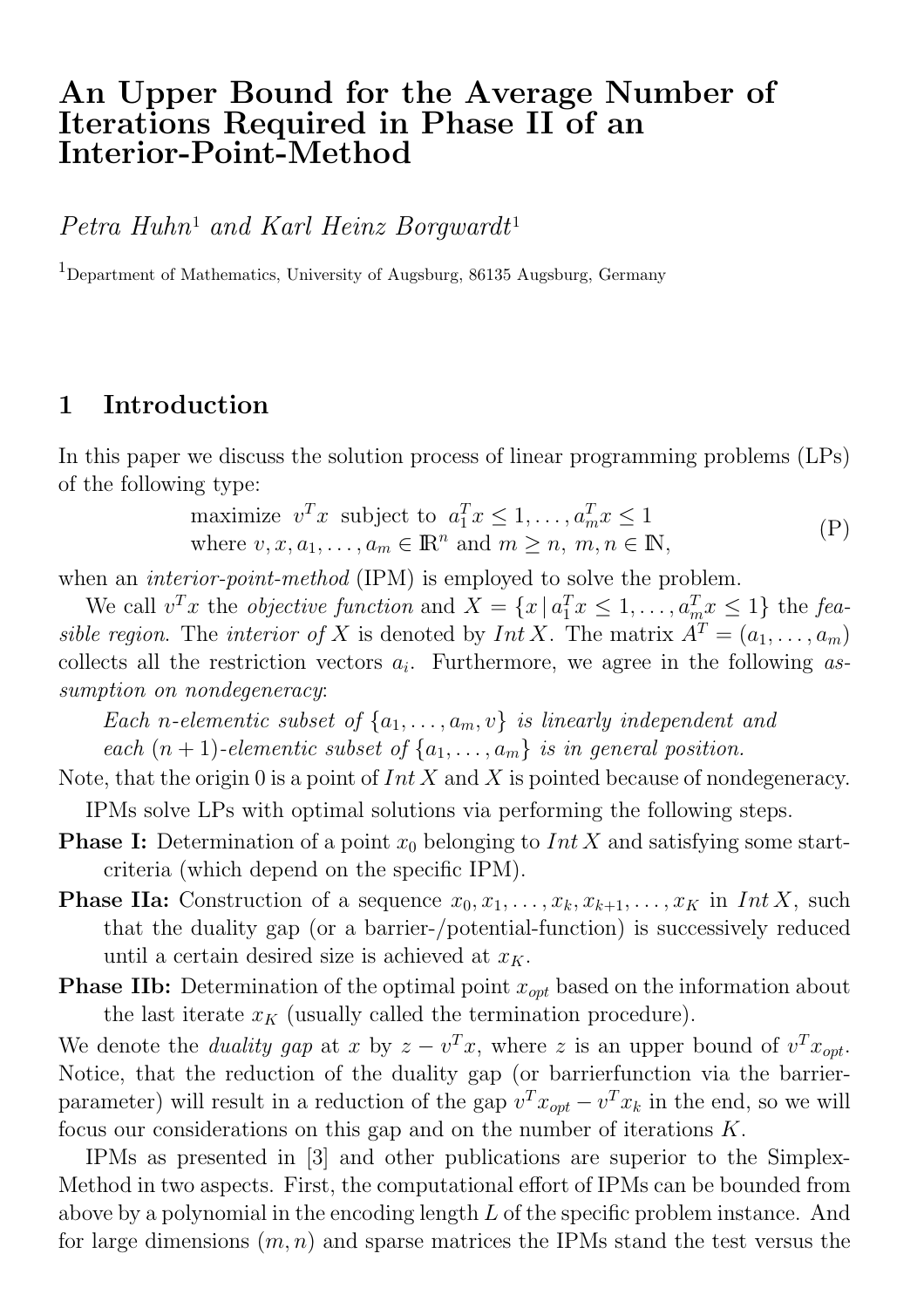Simplex-Method very well. But, finding a suitable  $x_0$  (Phase I), doing the iteration process and finding  $x_{opt}$  (Phase II) may be a great challenge for such a method.

In this paper we leave the starting problem aside, but mention:

Remark: If X provides an optimal vertex, then it is possible to find a suitable starting point (compare [8]). Although  $0 \in Int X$ , 0 is not in general a suitable starting point. Starting at 0 we can apply a "Phase I"-Algorithm. The effort for doing Phase I is not counted here, where we deal with the complexity of Phase II.

The worst-case analysis makes use of the following facts (compare [3], [6]).

#### Lemma 1:

a) It is possible to find a starting point  $x_0$ , whose duality gap is less than  $O(2^L)$ .

b) The iteration procedure assures a linear reduction of the duality gap in each step with a reduction rate depending on m.

c) There are termination procedures for Phase IIb, which will deliver the optimal vertex  $x_{opt}$ , if  $v^T x_k \le v^T x_{II}$ . Here  $x_{II}$  is the second best vertex of X, i. e.

 $v^T x_{opt} > v^T x_{II}$ , but there is no vertex  $\bar{x}$  of X such that  $v_{opt}^T > v^T \bar{x} > v^T x_{II}$ .

d) Two vertices  $x_1$  and  $x_2$  with  $v^T x_1 \ge v^T x_2$  differ in their objective values at least by  $2^{-L}$ . In particular, this means that  $v^T x_{opt} - v^T x_{II} > 2^{-L}$ .

We call the region  $\{x \mid x \in X, v^T x > v^T x_{II}\}$  the *safety region* and  $v^T x_{opt} - v^T x_{II}$ the *safety gap*. Often the reduction rate is given by a factor  $\left(1 - \frac{1}{R(m)}\right)$ ) where  $R(m)$ depends on the interior-point variant (typically,  $R(m) = O(m)$  or  $O(\sqrt{m})$ ). So, we get an upper bound on the duality gap and  $v^T x_{opt} - v^T x_k$ :

$$
v^T x_{opt} - v^T x_k \le \left(1 - \frac{1}{R(m)}\right)^k (z_0 - v^T x_0). \tag{1}
$$

This and the results of Lemma 1 lead to the following worst-case result.

#### Theorem 2:

a) It is sufficient to proceed with Phase IIa until  $v^T x_{opt} - v^T x_K < 2^{-L}$ .

b) To reduce the duality gap from  $O(2^L)$  to  $2^{-L}$  not more than  $O(R(m)L)$  iterations are necessary.

So, the IPMs are called polynomial – but not strongly polynomial, because the upper bound polynomial does not depend on the dimensions  $(m, n)$  only. Theorem 2a) shows why L enters the "finishing effort". Practical experience suggests that the mentioned bounds overestimate the usual number of iterations dramatically.

If we want to have a convincing theoretical explanation for that effect, we should try to carry out a probabilistic analysis. For that purpose one has to make assumptions on the distribution of the data of (P). We will base our investigation on the Rotation-Symmetry-Model (RSM), which had been used by Borgwardt [2] in his analysis of the Simplex-Method. So we can compare IPMs with the Simplex-Method on the basis of their average-case-behaviour. The RSM demands that

> $a_1, \ldots, a_m, v$  are distributed on  $\mathbb{R}^n \setminus \{0\}$ *identically, independently and symmetrically under rotations.*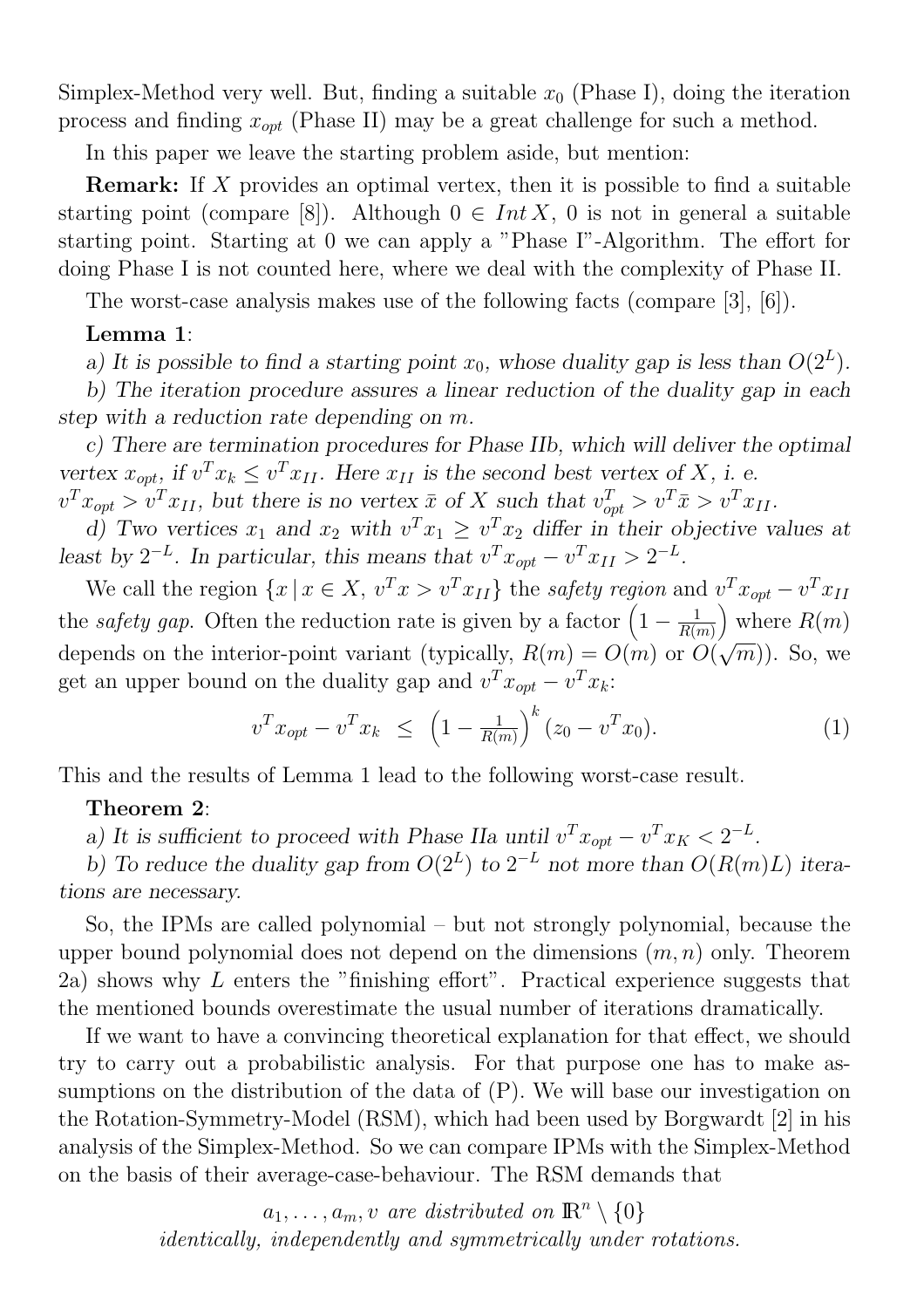We specialize this model here to the uniform distribution on the *unit sphere*  $\omega_n$ in  $\mathbb{R}^n$  and refer to it as uni-RSM. Note, that the RSM gives nondegeneracy the probability 1. So, the assumption of nondegeneracy does not influence our results.

Some approaches towards such a probabilistic analysis have been done already (compare [1], [5], [7] and [8]), but they apply to special variants of IPMs or often artificial stochastic assumptions are necessary for the probabilistic evaluation.

The main result of this paper is that the expected number of iterations in Phase II is strongly polynomial in m and n, (i. e. the encoding length  $L$  will not appear in upper bounds for the expected behaviour of Phase II).

We proceed in the following steps: First, we explain a termination procedure, which will work for every bounded problem, when  $v^T x_K > v^T x_{II}$ . Secondly, we give an algorithm (II) which enables us to recognize that the safety region is reached. In section 3 the information on the guaranteed reduction of the IPM and information on the distribution of the safety gap are composed to a result on the expected number of iterations. In section 4 we report on an analysis in [4], where the stochastic variable  $v^T x_{opt} - v^T x_{II}$  and its distribution have been evaluated. At this point we can derive an explicit upper bound on the expected number of iterations in Phase II. At last, we give another algorithm (III), based on Algorithm II, which solves all complication cases, too (i. e. no optimal point, no starting point, etc.) and show that our result on the average effort applies to Algorithm III as well.

## 2 A Termination Procedure and an Algorithm for Phase II

Suppose that a point  $x_k \in Int X$  is available. Let  $v^T x$  be bounded on X. Then consider the following vertex-finding procedure.

Vertex-Finding Procedure:  $VF(A, v, x_k)$ 

**Initialization:**  $l := 0$ ,  $d_0 := v$ ,  $\xi_0 := x_k$ ,  $I_0 = \emptyset$ . Provide space for a matrix  $\overline{A}$  with n columns and a specified number of rows.  $\bar{A}_0$  is an "empty" matrix.

#### Typical step:

*for*  $l = 0, 1, \ldots, n-1$  *do begin* 

1) Determine  $\bar{\lambda} := \text{Min}\left\{\frac{1-a_i^T\xi_l}{a^T d_l}\right\}$  $\frac{-a_i^T \xi_l}{a_i^T d_l} \mid i \notin I_l, a_i^T d_l > 0$  and the arg-min index  $i_l \notin I_l$ such that  $a_{i_l}^T(\xi_l + \bar{\lambda}d_l) = 1$ .

2) Set 
$$
\xi_{l+1} := \xi_l + \bar{\lambda} d_l
$$
,  $I_{l+1} := I_l \cup \{i_l\}$  and  $\bar{A}_{l+1} := \begin{pmatrix} \bar{A}_l \\ a_{i_l}^T \end{pmatrix}$ .

3) Calculate  $d_{l+1} := (E - \bar{A}_{l+1}^T (\bar{A}_{l+1} \bar{A}_{l+1}^T)^{-1} \bar{A}_{l+1}) v.$ 

*end.*

#### Output:  $\xi_n$

#### Lemma 3:

Let  $v^T x$  be bounded on X. Under the assumption of nondegeneracy we know: a) The procedure VF delivers a vertex  $\xi_n$  of X.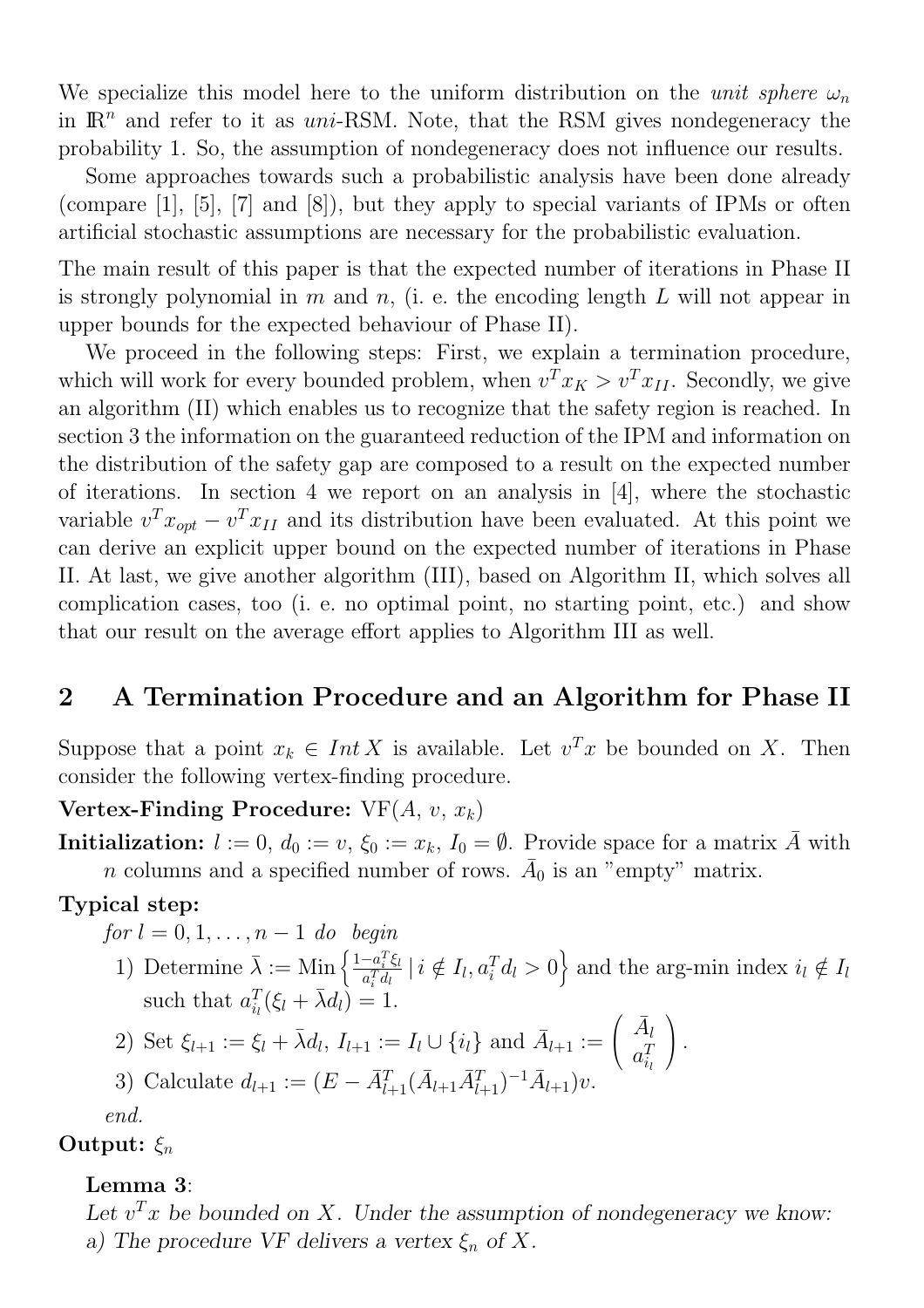b) If  $v^T x_k > v^T x_{II}$ , then the procedure VF delivers  $x_{opt}$ .

c) VF requires a computational effort of  $O(n^3)$  arithmetical operations.

If  $v^T x_k \le v^T x_{II}$ , then VF leads to a vertex, but not necessarily to  $x_{opt}$ .

But still, we do not know  $v^T x_{II}$  and therefore we do not recognize being better than  $v^T x_{II}$  or not. Our expedient lies in applying the VF-procedure as a test in each iteration.

#### Algorithm II "Test-and-Iterate" for Phase II

**Input:** A point  $x_0 \in Int X$ , which is a suitable starting point for the interior point variant under consideration, A and v. Set  $k = 0$ .

#### Typical Step:

- 1) Given  $x_k$ ,  $\xi_n$  (the result of  $VF(A, v, x_k)$ ) decide whether  $\xi_n$  is optimal or not (by checking the dual variables at  $\xi_n$ ).
- 2) If  $\xi_n$  is optimal, then STOP with **Output:**  $\xi_n = x_{opt}$  and  $v^T \xi_n = v^T x_{opt}$ .
- 3) Apply an iteration step of the interior-point-variant under consideration to calculate  $x_{k+1}$  at the base of  $x_k$ .
- 4) Set  $k := k + 1$  and goto 1).

**Remark:** The work of step 1) can be done in  $O(n^3)$  operations, this does not exceed the effort of an iteration of an IPM.

# 3 The random size of the safety gap and its impact on the number of iterations

Assume that Phase I has produced a suitable starting point  $x_0$  with a duality gap of at most C, where C is a given constant, and let  $v<sup>T</sup>x$  be bounded on X. Moreover, suppose that the IPM used in step 3) of Algorithm II provides a reduction guarantee as described in (1). It follows that  $v^T x_{opt} - v^T x_k \leq \left(1 - \frac{1}{R(m)}\right)$  $\setminus k$ C. Now we can derive an upper bound for the number of iterations for reaching the safety gap.

#### Lemma 4:

If  $v^T x$  is bounded on X and if U denotes the safety gap  $v^T x_{opt} - v^T x_{II}$ , then Algorithm II requires at most

 $K =$  $\sqrt{ }$  $\frac{1}{2}$  $\mathbf{I}$ 0 for  $U \geq C$ ,  $\ln |\frac{U}{C}| \cdot R(m)$  for  $U < C$ . iteration steps.

In a probabilistic analysis it will be desirable to know the distribution function of U, which is a function  $F_U(\varepsilon) : [0, \infty] \to [0, 1]$  (the knowledge of  $F_U$  is desirable at least for  $U < C$ ). We conclude

$$
E_{F_U}[K] \le R(m) \int_0^C |\ln \frac{\varepsilon}{C}| \, dF_U(\varepsilon) = R(m) \left( F_U(C) \ln C - \int_0^C \ln \varepsilon \, dF_U(\varepsilon) \right) \tag{2}
$$

**Remark:** We will increase the expectation  $E_{F_U}[K]$ , if we replace  $F_U$  in (2) by another distribution function  $\widetilde{F}_U$  such that  $F_U(\varepsilon) \leq \widetilde{F}_U(\varepsilon)$   $\forall \varepsilon$  with  $0 < \varepsilon < C$ .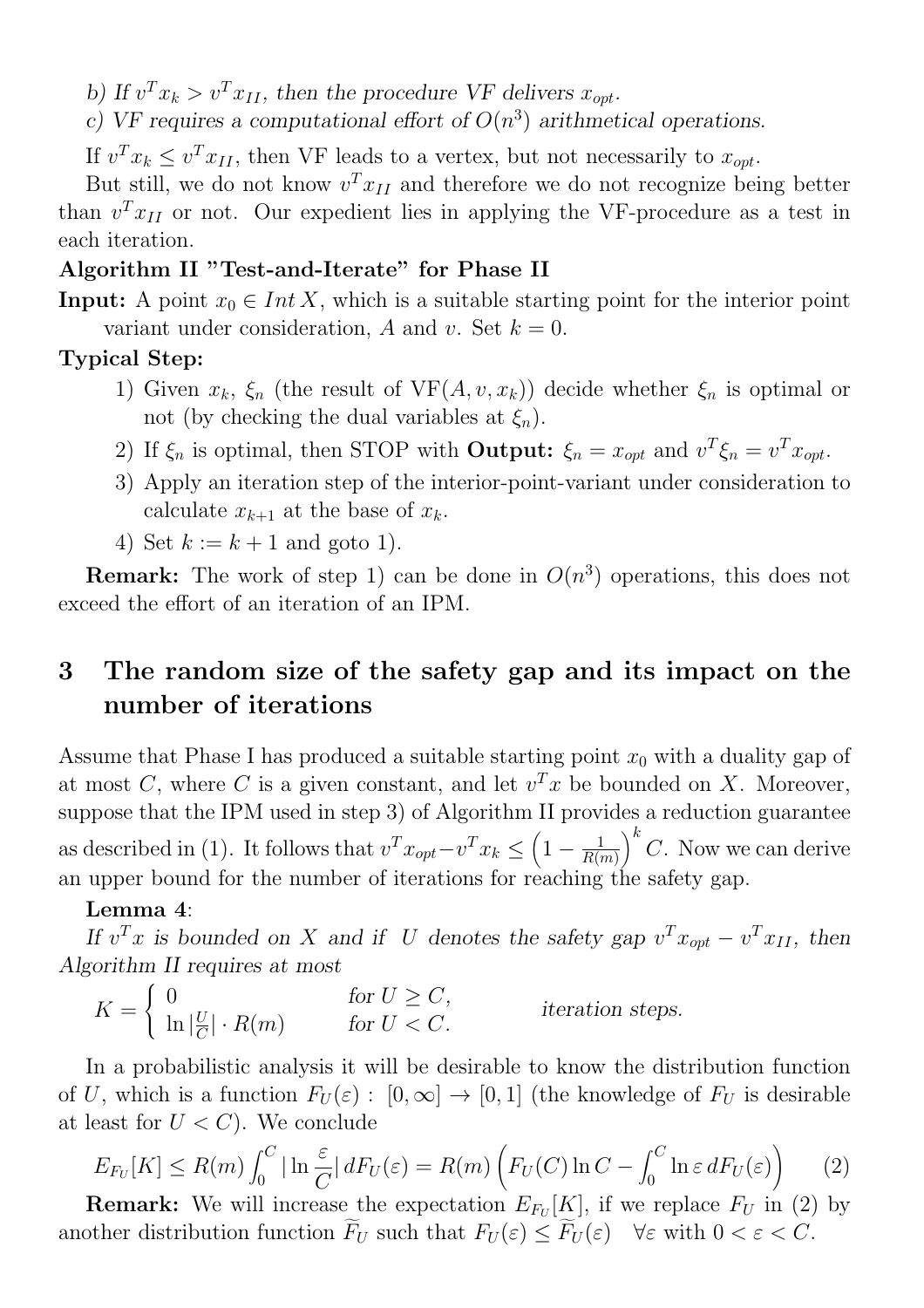#### 4 Results of Stochastic Geometry

The methodology of stochastic geometry, which had been successfully used in the probabilistic analysis of the Simplex-Method in [2] was exploited in [4] for getting information on the required figures. Here we only report on the results.

The first result concerns a distribution function  $\widetilde{F}_U$ , which dominates  $F_U$ , the conditional distribution function of U when  $x_{opt}$  exists and  $||x_{opt}|| \leq \frac{1}{q}$ ,  $q \in (0, 1)$ .

**Theorem 5:** Let  $a_1, \ldots, a_m, v$  be distributed according to uni-RSM, let  $n \geq 3$ ,  $m \geq 5n^{\frac{3}{2}}$ ,  $q \in (0, \tilde{q}(\frac{2n}{m}))$  with  $\tilde{q}(\eta) := \sqrt{1 - (\frac{|\omega_n|(n-1)}{|\omega_{n-1}|}\eta)^{\frac{2}{n-1}}}$ . Then defining the distribution function

$$
\widetilde{F}_U(\varepsilon) := \begin{cases} s_1(n,q)\varepsilon^{\frac{1}{3}} + s_2(m,n,q)\varepsilon + s_3(m,n,q)\varepsilon^{\frac{1}{3}} & \text{for } \varepsilon \in [0,\bar{\varepsilon}],\\ 1 & \text{for } \varepsilon > \bar{\varepsilon}, \end{cases}
$$

it is guaranteed that  $F_U(\varepsilon) \leq \widetilde{F}_U(\varepsilon)$ . Here:  $\bar{\varepsilon} = \inf \{ \varepsilon \mid \widetilde{F}_U(\varepsilon) \leq 1 \} \approx \frac{1}{5} q^{6n} n^{-9} m^{-\frac{3}{n-1}},$  $s_1(n,q) = n^2 q^{-n}, s_2(m,n,q) = 4.2n^{\frac{5}{2}} q^{-2n} m^{\frac{3}{n-1}}$  and  $s_3(m,n,q) = 3.3n^3 q^{-2n} m^{\frac{1}{n-1}}$ .

We set  $C = \frac{1}{q}$ ,  $(q \in (0, 1))$ . Now we can bound the probability of not satisfying the condition that an optimal vertex exists with  $||x_{opt}|| \leq \frac{1}{q}$ .

- 1)  $P(X \text{ is unbounded}) \leq \frac{C(n)}{(m-1)2^{m-1}} \text{ with } C(n) = \pi^{\frac{n-2}{2}} (2n)^{\frac{n}{2}} (n-2)^{\frac{1}{2}} (n(n-2)-1)^{-\frac{1}{2}}.$
- 2) P(there is an optimal vertex, but  $||x_{opt}|| \ge \frac{1}{q} \le 0.8G(q)^{m-n} {m \choose n}$ n ), where  $G$  is the marginal distribution function of the last (any) component of a random vector distributed according to the RSM.

All unfavourable cases (where our assumptions are not valid and therefore Algorithm II may not work) are covered by these two events.

## 5 Results for the Average Complexity of IPMs

Since the sum of the quantities in 1) and 2) tends to 0 drastically in the *asymptotic case*  $(m \to \infty, n$  fixed) for  $q \in (0, \tilde{q}(\frac{2n}{m}))$ , the probability of satisfying our conditions tends to 1. That means that the function  $F_U$  asymptotically converges to the total distribution function and we can use Theorem 4 in a calculation of  $E[K]$ . Insertion of Theorem 4 in formula (2) for  $E_{\tilde{F}_{U}}[K]$  delivers one of the main results:

**Theorem 6:** Let  $a_1, \ldots, a_m, v$  be distributed according to uni-RSM. Let  $n \geq 3$ ,  $m \ge 5n^{\frac{3}{2}}, q \in (0, \tilde{q}(\frac{2n}{m}))$ . Let a suitable starting point  $x_0$  be given and  $||x_{opt}|| \le \frac{1}{q}$ . Then an IPM with a reduction guarantee as in  $(1)$  (i. e. Algorithm II) does – on the average – reach the safety region in less than  $R(m) \cdot O(\ln m + \ln n + n |\ln q|)$ iterations.

But still the unfavourable cases may not be solved by Algorithm II.

When we employ the Simplex-Method to solve all these cases, then the average effort for the Simplex-Method can be bounded from above by

$$
\binom{m}{n}\left(\frac{C(n)}{(m-1)2^{m-1}}+\binom{m}{n}0.8G(q)^{m-n}\right)\to 0 \text{ for } m\to\infty, n \text{ fixed}, q\in(0,\tilde{q}(\frac{(2n+1)\ln m}{m}).
$$